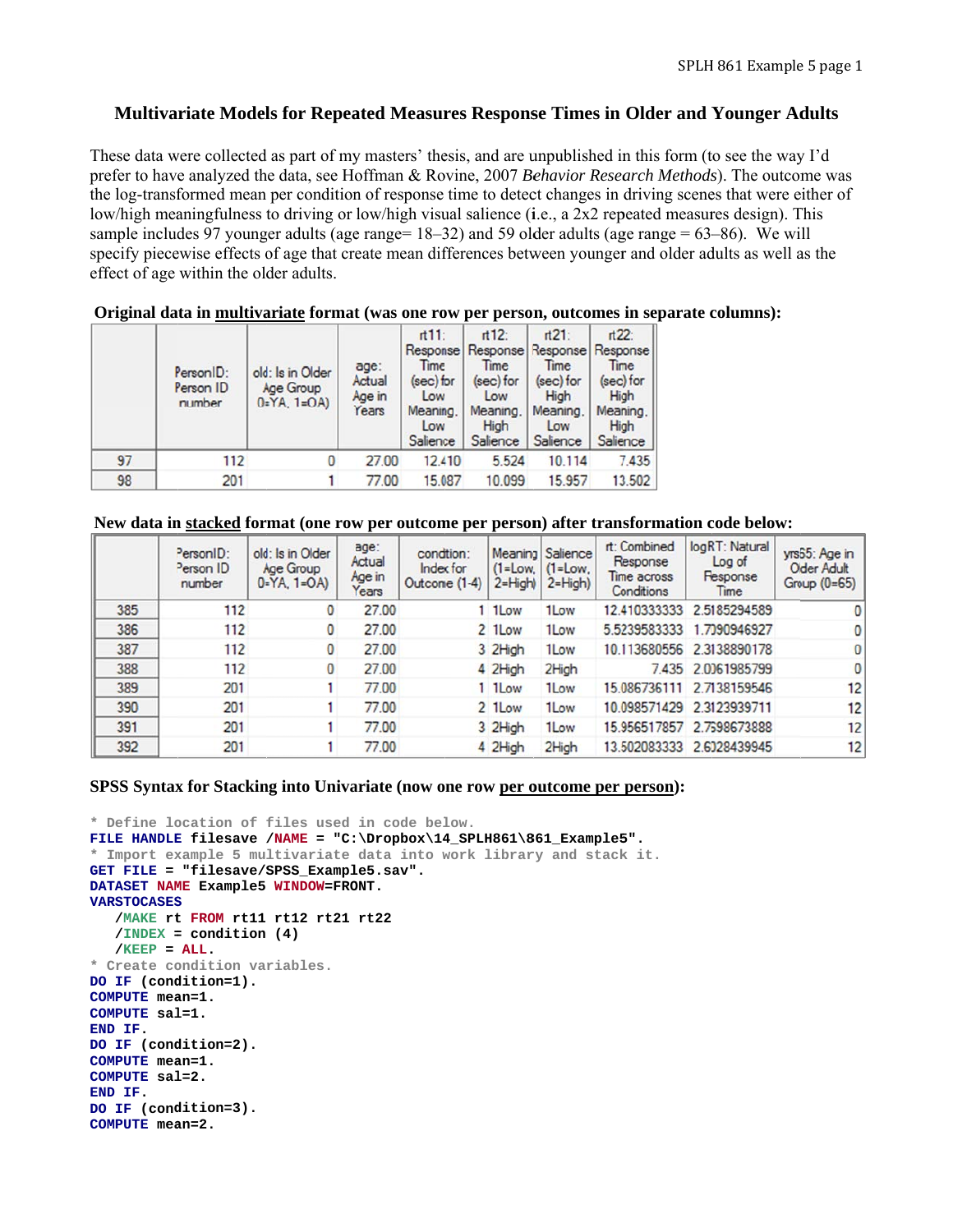```
COMPUTE sal=1. 
END IF. 
DO IF (condition=4). 
COMPUTE mean=2. 
COMPUTE sal=2. 
END IF. 
* Label new stacked variables. 
VARIABLE LABELS 
condition "condition: Index for Outcome (1-4)" 
mean "Meaning (1=Low, 2=High)" 
sal "Salience (1=Low, 2=High)" 
rt "rt: Combined Response Time across Conditions". 
* Create value labels for conditon variables. 
VALUE LABELS mean sal 1 "1Low" 2 "2High". 
 * Create variables for analysis.
COMPUTE logrt=LN(rt). 
IF (old=0) yrs65=0. 
IF (old=1) yrs65=age-65. 
* Label new variables. 
VARIABLE LABELS 
logrt "logRT: Natural Log of Response Time" 
yrs65 "yrs65: Age in Older Adult Group (0=65)". 
EXECUTE.
```
**STATA Syntax for Stacking into Univariate (now one row per outcome per person):** 

```
* Defining global variable for file location to be replaced in code below 
global filesave "C:\Dropbox\14_SPLH861\861_Example5" 
* Import example 5 multivariate data into work library and stack it 
* List multivariate variables first, i(personID) j(condition) 
use "$filesave\STATA_Example5.dta", clear
reshape long rt, i(personid) j(condition) 
* Create condition variables 
gen mean=1 
gen sal=1 
recode mean (1=2) if condition==21 
recode mean (1=2) if condition==22 
recode sal (1=2) if condition==12 
recode sal (1=2) if condition==22 
* Label new stacked variables 
label variable condition "condition: Index for Outcome" 
label variable mean "Meaning (1=Low, 2=High)" 
label variable sal "Salience (1=Low, 2=High)" 
label variable rt "rt: Combined Response Time across Conditions" 
* Create value labels for condition variables 
label define fcondition 1 "1Low" 2 "2High" 
label values mean sal fcondition 
* Create variables for analysis 
gen logrt=ln(rt) 
gen yrs65=0 
replace yrs65=age-65 if old==1 
* Label new variables 
label variable logrt "logRT: Natural Log of Response Time" 
label variable yrs65 "yrs65: Age in Older Adult Group (0=65)"
```
**SAS Syntax for Stacking into Univariate (now one row per outcome per person):**

```
* Import example 5 multivariate data into work library and stack it;
DATA work.Example5; SET filesave.SAS_Example5; 
       condition=1; mean=1; sal=1; rt=rt11; OUTPUT; * Low meaning, low salience;
       condition=2; mean=1; sal=2; rt=rt12; OUTPUT; * Low meaning, high salience;
       condition=3; mean=2; sal=1; rt=rt21; OUTPUT; * High meaning, low salience;
       condition=4; mean=2; sal=2; rt=rt22; OUTPUT; * High meaning, high salience; 
* Label new stacked variables;
```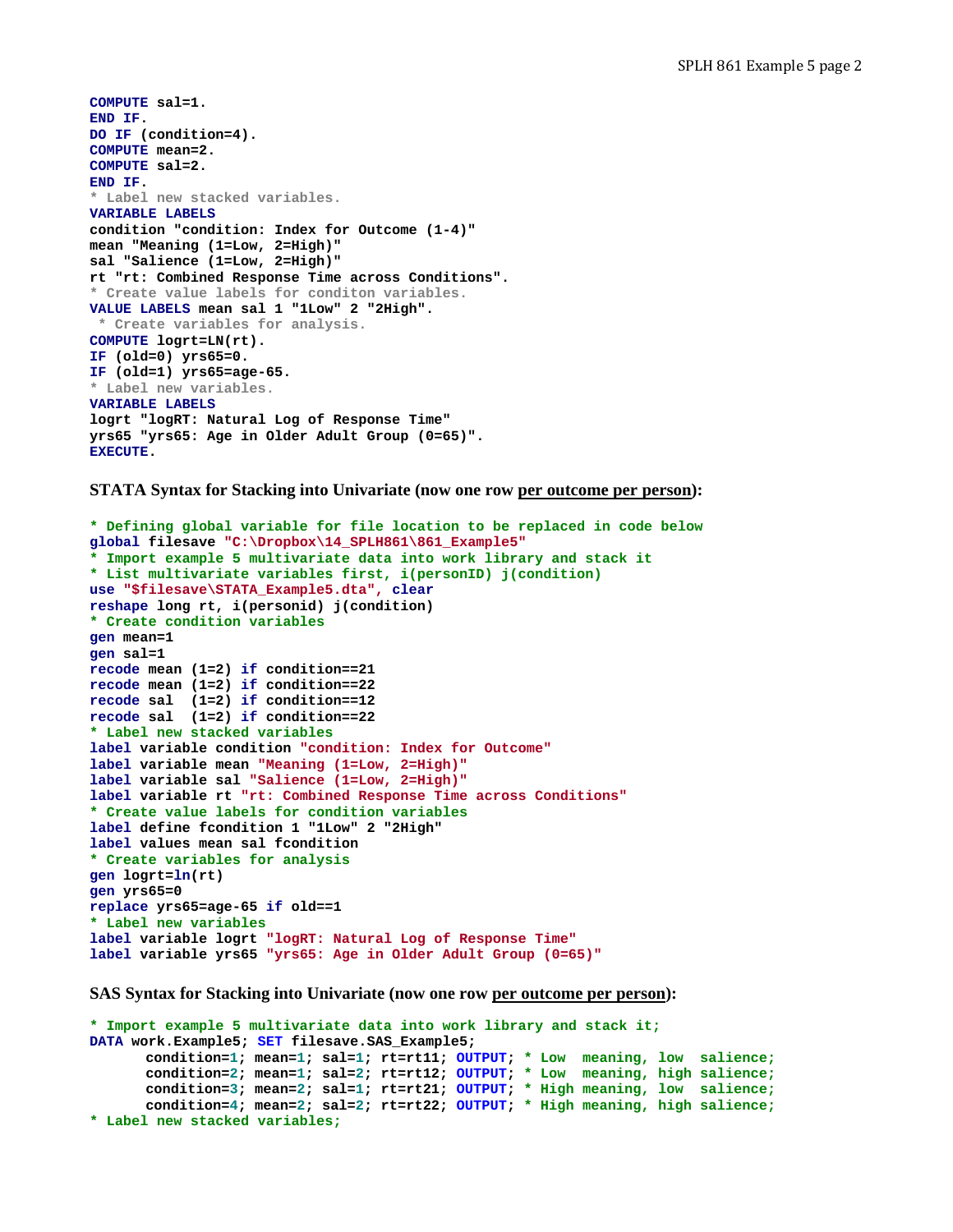```
LABEL condition= "condition: Index for Outcome (1-4)"
       mean= "Meaning (1=Low, 2=High)" 
       sal= "Salience (1=Low, 2=High)" 
       rt= "rt: Combined Response Time across Conditions"; 
* Drop old multivariate outcomes;
      DROP rt11--rt22; 
RUN; 
* Create format (like value label) to use for condition variables;
PROC FORMAT; VALUE fcondition 1="1Low" 2="2High"; RUN; 
* Create variables for analysis;
DATA work.Example5; SET work.Example5; 
* Log RT to improve residual normality;
   logRT=LOG(RT); 
* Format condition variables;
   FORMAT mean sal fcondition.; 
* Create piecewise slope for age;
        IF old=0 THEN yrs65=0; 
   ELSE IF old=1 THEN yrs65=age-65; 
* Label new variables;
   LABEL logrt= "logRT: Natural Log of Response Time"
         yrs65= "yrs65: Age in Older Adult Group (0=65)"; 
RUN;
```
**Empty Multivariate Model Predicting Log RT: This model predicts the RT in condition**  $c$  **for person**  $i \rightarrow$  $LogRT_{ci} = \beta_0 + \beta_1 Mean_{ci} + \beta_2 Sal_{ci} + \beta_3 Mean_{ci} * Sal_{ci} + e_{ci}$ 

**Although this model doesn't look empty, it is—each outcome has its own mean with no other predictors. Condition means are thus created by:** 

|                     | Low Salience                            | <b>High Salience</b> |
|---------------------|-----------------------------------------|----------------------|
| Low Meaning         | $\beta_0 + \beta_1 + \beta_2 + \beta_3$ | $\beta_0 + \beta_1$  |
| <b>High Meaning</b> | $\beta_0 + \beta_2$                     | μ٥                   |

**Let's start with the "answer key" model for the variance: An unstructured R matrix in which all variances and covariances across the four outcomes are estimated separately ("multivariate" ANOVA):** 

```
ECHO 'SPSS Empty Multivariate Model: RT Mean Differences for Meaning by Salience;'. 
ECHO 'Unstructured R Matrix'. 
MIXED logrt BY PersonID condition mean sal 
      /METHOD = REML
      /PRINT = SOLUTION TESTCOV R
      /FIXED = mean sal mean*sal 
      /REPEATED = condition | COVTYPE(UN) SUBJECT(PersonID). 
display as result "STATA Empty Multivariate Model:" 
display as result "RT Mean Differences for Meaning by Salience"
display as result "Unstructured R Matrix"
mixed logrt ib(last).mean##ib(last).sal, ///
           || personid: , noconstant variance reml ///
          residuals(unstructured,t(condition)), 
       estat ic, n(156),
       estat wcorrelation, covariance, 
       estat wcorrelation, 
       estimates store UN 
TITLE1 "SAS Empty Multivariate Model: RT Mean Differences for Meaning by Salience"; 
TITLE2 "Unstructured R Matrix"; 
PROC MIXED DATA=work.Example5 COVTEST NOCLPRINT NAMELEN=100 IC METHOD=REML; 
       CLASS PersonID condition mean sal; 
                                                            STATA: estat ic provides AIC and BIC, where n( ) 
                                                            provides sample size (# persons) to be used in BIC 
                                                            estat wcorrelation, covariance \rightarrow R matrix
                                                            estat wcorrelation \rightarrow RCORR matrix
                                                    SPSS: /PRINT = R provides R
                                                    matrix, but RCORR is not available
```

```
MODEL logrt = mean|sal@2 / SOLUTION DDFM=Satterthwaite; 
      REPEATED condition / R RCORR TYPE=UN SUBJECT=PersonID; 
RUN; TITLE1; TITLE2; 
                                                                   SAS: R and RCORR to show in output
```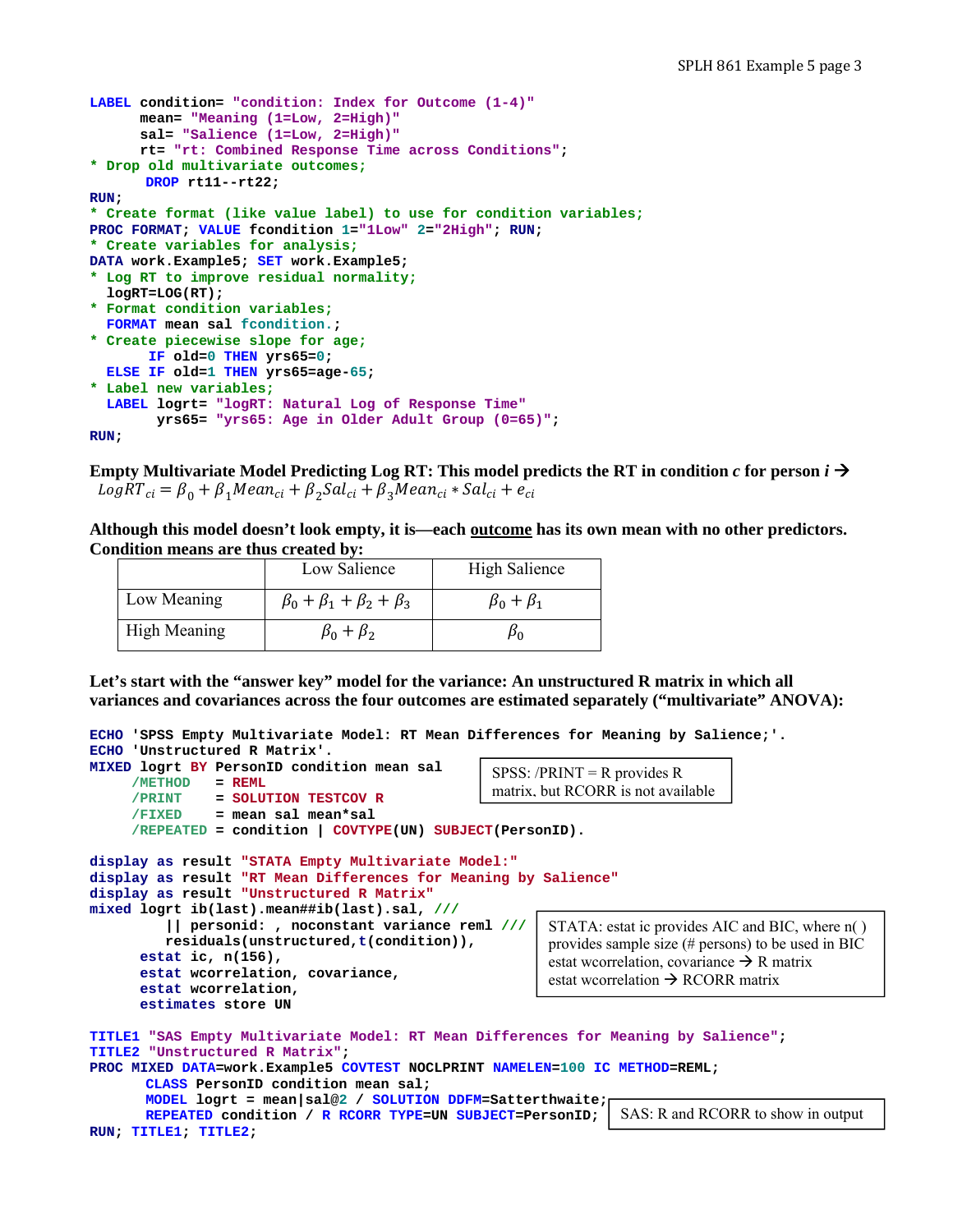#### **SAS Output from Unstructured R Matrix model:**

|                |                                               | Estimated R Matrix for PersonID 1 |                  |                                                                      | This <b>R</b> matrix holds the variances and covariances across |  |  |  |  |
|----------------|-----------------------------------------------|-----------------------------------|------------------|----------------------------------------------------------------------|-----------------------------------------------------------------|--|--|--|--|
| Row            | Col1                                          | Col <sub>2</sub>                  | Col <sub>3</sub> | Col4                                                                 | conditions. Given complete data, it will exactly match those    |  |  |  |  |
|                | 0.1366                                        | 0.1296                            | 0.1205           | 0.1254                                                               | in original data (although complete data is not required).      |  |  |  |  |
| $\overline{c}$ | 0.1296                                        | 0.2369                            | 0.1676           | 0.1652                                                               |                                                                 |  |  |  |  |
| 3              | 0.1205                                        | 0.1676                            | 0.2291           | 0.1673                                                               | Do the variances appear to differ across conditions?            |  |  |  |  |
| 4              | 0.1254                                        | 0.1652                            | 0.1673           | 0.2059                                                               |                                                                 |  |  |  |  |
|                |                                               |                                   |                  |                                                                      |                                                                 |  |  |  |  |
|                | Estimated R Correlation Matrix for PersonID 1 |                                   |                  |                                                                      | This <b>RCORR</b> matrix holds the correlations across          |  |  |  |  |
| Row            | Co11                                          | Col <sub>2</sub>                  | Col3             | Col4<br>conditions. Given complete data, it will exactly match those |                                                                 |  |  |  |  |
|                | 1,0000                                        | 0.7207                            | 0.6814           | 0.7479                                                               | in the original data (although complete data is not required).  |  |  |  |  |
| $\overline{c}$ | 0.7207                                        | 1,0000                            | 0.7194           | 0.7481                                                               |                                                                 |  |  |  |  |
| 3              | 0.6814                                        | 0.7194                            | 1,0000           | 0.7705                                                               | Do the correlations appear to differ across conditions?         |  |  |  |  |
| 4              | 0.7479                                        | 0.7481                            | 0.7705           | 1,0000                                                               |                                                                 |  |  |  |  |
|                |                                               |                                   |                  |                                                                      |                                                                 |  |  |  |  |
|                | Fit Statistics                                |                                   |                  |                                                                      |                                                                 |  |  |  |  |
|                | -2 Res Log Likelihood                         |                                   | 336.6            |                                                                      | This is the sum of the individual log-likelihoods multiplied by |  |  |  |  |
|                | AIC (smaller is better)                       |                                   | 356.6            |                                                                      |                                                                 |  |  |  |  |
|                | AICC (smaller is better)                      |                                   | 356.9            | $-2$ . It is the best possible fit for the model for the variance.   |                                                                 |  |  |  |  |
|                | BIC (smaller is better)                       |                                   | 387.1            |                                                                      |                                                                 |  |  |  |  |

**Now let's see if we could have used a simpler model: Compound Symmetry, in which all variances are predicted to be equal and all covariances are predicted to be equal, too ("Univariate" ANOVA):** 

```
ECHO 'SPSS Empty Multivariate Model: RT Mean Differences for Meaning by Salience;'. 
ECHO 'Compound Symmetry R Matrix'. 
MIXED logrt BY PersonID condition mean sal 
      /METHOD = REML
      /PRINT = SOLUTION TESTCOV R
              /FIXED = mean sal mean*sal 
      /REPEATED = condition | COVTYPE(CS) SUBJECT(PersonID). 
display as result "STATA Empty Multivariate Model:" 
display as result "RT Mean Differences for Meaning by Salience"
display as result "Compound Symmetry R Matrix"
mixed logrt ib(last).mean##ib(last).sal, ///
          || personid: , noconstant variance reml ///
          residuals(exchangeable,t(condition)), 
       estat ic, n(156), 
       estat wcorrelation, covariance, 
       estat wcorrelation, 
       estimates store CS 
       lrtest UN CS 
TITLE1 "SAS Empty Multivariate Model: RT Mean Differences for Meaning by Salience"; 
TITLE2 "Compound Symmetry R Matrix"; 
PROC MIXED DATA=work.Example5 COVTEST NOCLPRINT NAMELEN=100 IC METHOD=REML; 
       CLASS PersonID condition mean sal; 
      MODEL logrt = mean|sal@2 / SOLUTION DDFM=Satterthwaite; 
      REPEATED condition / R RCORR TYPE=CS SUBJECT=PersonID; 
RUN; TITLE1; TITLE2;
```
#### **SAS Output from Compound Symmetry R Matrix model:**

|     |        |        | Estimated R Matrix for PersonID 1 |        |
|-----|--------|--------|-----------------------------------|--------|
| Row | Col1   | Co12   | Col3                              | Col4   |
| 1   | 0.2021 | 0.1460 | 0.1460                            | 0.1460 |
| 2   | 0.1460 | 0.2021 | 0.1460                            | 0.1460 |
| 3   | 0.1460 | 0.1460 | 0.2021                            | 0.1460 |
| 4   | 0.1460 | 0.1460 | 0.1460                            | 0.2021 |

| This <b>R</b> matrix now predicts the residual variance to be     |
|-------------------------------------------------------------------|
| $0.2021$ regardless of condition. Part of it $(0.1460)$ is due to |
| mean RT differences across persons, and the rest $(0.2021 -$      |
| $0.1460 = 0.056$ is from within-condition residual variation.     |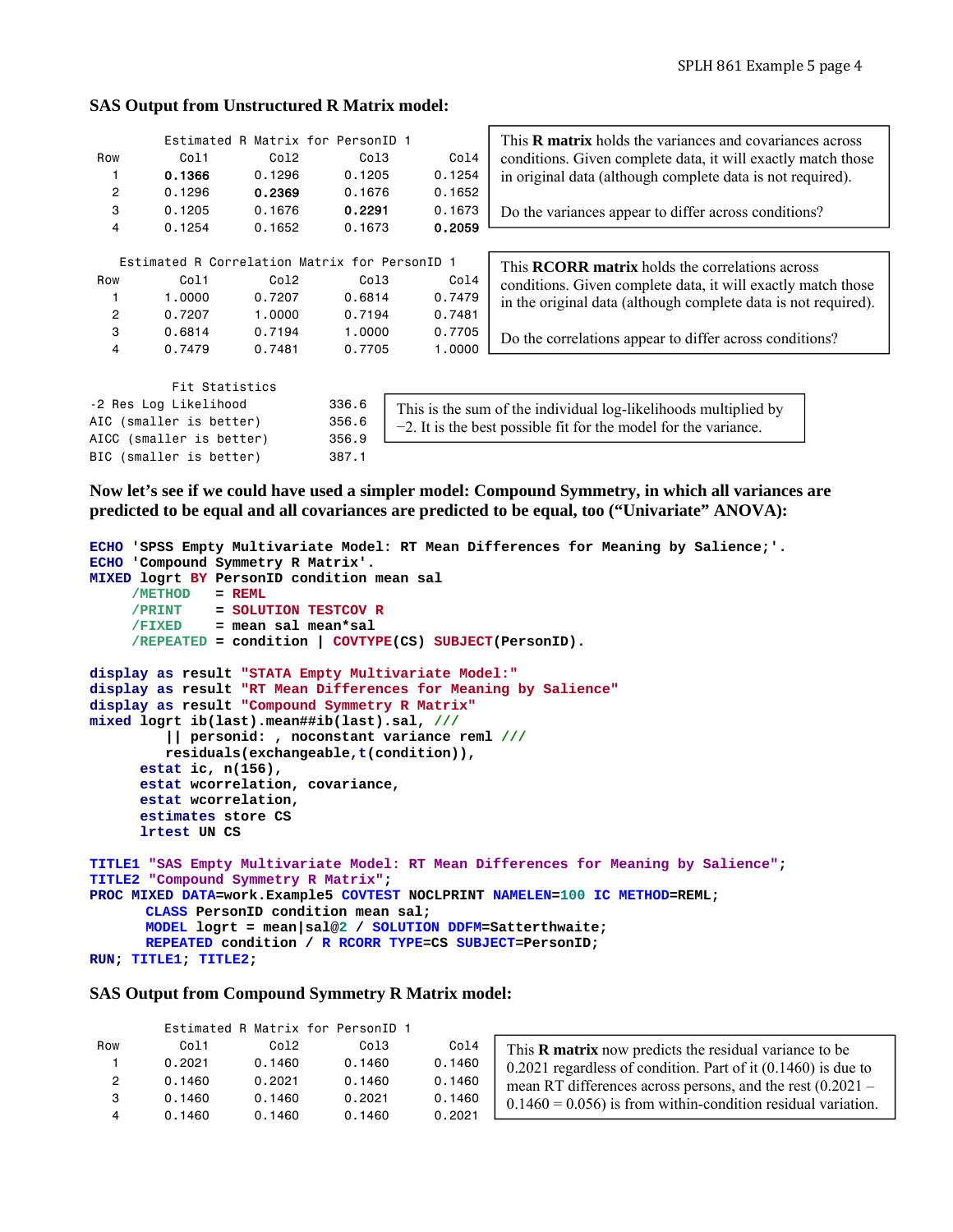|                                                                                      |          | Estimated R Correlation Matrix for PersonID 1 |          |        | This <b>RCORR</b> matrix now predicts the residual correlation                                                                                              |  |  |  |
|--------------------------------------------------------------------------------------|----------|-----------------------------------------------|----------|--------|-------------------------------------------------------------------------------------------------------------------------------------------------------------|--|--|--|
| Row                                                                                  | Co11     | Col2                                          | Co13     | Co14   | to be 0.7221 regardless of condition.                                                                                                                       |  |  |  |
|                                                                                      | 1,0000   | 0.7221                                        | 0.7221   | 0.7221 |                                                                                                                                                             |  |  |  |
| $\overline{c}$                                                                       | 0.7221   | 1,0000                                        | 0.7221   | 0.7221 |                                                                                                                                                             |  |  |  |
| 3                                                                                    | 0.7221   | 0.7221                                        | 1.0000   | 0.7221 |                                                                                                                                                             |  |  |  |
| 4                                                                                    | 0.7221   | 0.7221                                        | 0.7221   | 1,0000 |                                                                                                                                                             |  |  |  |
|                                                                                      |          | Covariance Parameter Estimates                | Standard | Z      | This table gives the separately estimated parameters that<br>create the R matrix pattern. Do NOT use these $p$ -values!                                     |  |  |  |
| Cov Parm                                                                             | Subject  | Estimate                                      | Error    | Value  | Pr Z                                                                                                                                                        |  |  |  |
| <b>CS</b>                                                                            | PersonID | 0.1460                                        | 0.01820  | 8.02   | < 0.001                                                                                                                                                     |  |  |  |
| Residual                                                                             |          | 0.05617                                       | 0.003684 | 15.25  | < 0.0001                                                                                                                                                    |  |  |  |
| Fit Statistics<br>371.6<br>-2 Res Log Likelihood<br>AIC (smaller is better)<br>375.6 |          |                                               |          |        | Does this CS model with only 2 parameters fit worse than the UN model with<br>10 parameters (1 for each possible variance and covariance; $-2LL = 336.6$ )? |  |  |  |
| AICC (smaller is better)<br>375.6<br>BIC (smaller is better)<br>381.7                |          |                                               |          |        | $-2\Delta L L$ (8) = 371.6 – 336.6 = 35, p < .001, so yes, CS fits worse (UN fits better)                                                                   |  |  |  |

**Now let's examine the main and interactive effects of age group and age in the older group on RT using an unstructured R matrix for the variance and covariance across the meaning\*salience conditions. Note that interactions of age group by years over 65 are NOT included (and are not logically possible)!** 

```
LogRT_{ci} = \beta_0 + \beta_1 Mean_{ci} + \beta_2 Sal_{ci} + \beta_3 Mean_{ci} * Sal_{ci}+ \beta_4Old<sub>i</sub> + \beta_5Mean<sub>ci</sub> * Old<sub>i</sub> + \beta_6Sal<sub>ci</sub> * Old<sub>i</sub> + \beta_7Mean<sub>ci</sub> * Sal<sub>ci</sub> * Old<sub>i</sub>
             + \beta_8 Y r s 65_{ci} + \beta_9 M e a n_{ci} * Y r s 65_{ci} + \beta_{10} S a l_{ci} * Y r s 65_{ci} + \beta_{11} M e a n_{ci} * S a l_{ci} * Y r s 65_{ci} + e_{ci}ECHO 'SPSS Conditional Multivariate Model: Add Age Group and Years over 65;'. 
ECHO 'Unstructured R Matrix'. 
MIXED logrt BY PersonID condition mean sal WITH old yrs65 
        /METHOD = REML
        /PRINT = SOLUTION TESTCOV R
        /FIXED = mean sal mean*sal old old*mean old*sal old*mean*sal 
                        yrs65 yrs65*mean yrs65*sal yrs65*mean*sal 
        /REPEATED = condition | COVTYPE(UN) SUBJECT(PersonID).
                                                                                     SPSS: BY = categorical, WITH = continuous 
                                                                                     No fixed effect interaction shortcuts \odot
```

```
display as result "STATA Conditional Multivariate Model:"
display as result "Add Age Group and Years over 65"
display as result "Unstructured R Matrix"
mixed logrt ib(last).mean##ib(last).sal##old ///
             ib(last).mean##ib(last).sal##yrs65, ///
          || personid: , noconstant variance reml ///
          residuals(unstructured,t(condition)), 
       estat ic, n(156), 
       estat wcorrelation, covariance, 
       estat wcorrelation,
```
STATA:  $i =$  categorical,  $c =$  continuous ## estimates all possible interaction and lower-order main effects

SAS: CLASS = categorical (default is continuous) | estimates all interaction and lower-order main effects up to order specified using  $\omega$ 

```
TITLE1 "SAS Conditional Multivariate Model: Add Age Group and Years over 65"; 
TITLE2 "Unstructured R Matrix"; 
PROC MIXED DATA=work.Example5 COVTEST NOCLPRINT NAMELEN=100 IC METHOD=REML; 
      CLASS PersonID condition mean sal; 
      MODEL logRT = mean|sal|old@3 mean|sal|yrs65@3 / SOLUTION DDFM=Satterthwaite; 
      REPEATED condition / R RCORR TYPE=UN SUBJECT=PersonID; 
RUN; TITLE1; TITLE2;
```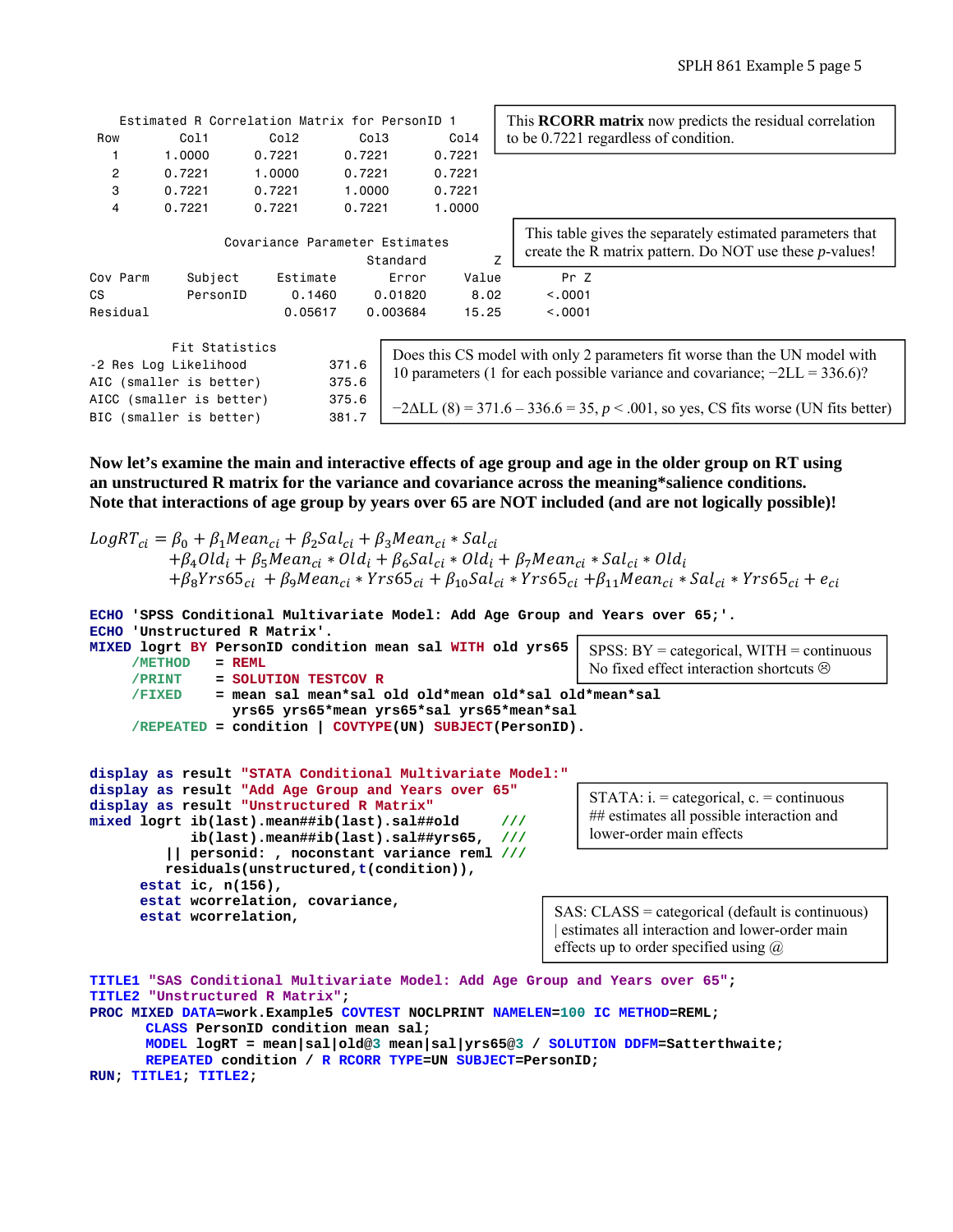**Relevant SAS Output, treating meaning and salience as "categorical" but old and yrs65 as "continuous" so that it will not marginalize across age in estimating marginal effects of meaning and salience:** 

| Effect          | Num<br>DF | Den<br>DF | Chi-Square F Value $Pr > ChiSq$ |        |         | Pr > F   |                                           |
|-----------------|-----------|-----------|---------------------------------|--------|---------|----------|-------------------------------------------|
| mean            |           | 153       | 48.81                           | 48.81  | < 0.001 | < 0.001  | Because old and yrs65 are continuous,     |
| sal             |           | 153       | 236.14                          | 236.14 | < 0.001 | < 0.0001 | these are the effects for younger adults. |
| $mean * sal$    |           | 153       | 13.13                           | 13.13  | 0.0003  | 0.0004   |                                           |
|                 |           |           |                                 |        |         |          |                                           |
| 0 <sub>1d</sub> |           | 153       | 137.89                          | 137.89 | < 0.001 | < .0001  | These are how the meaning and salience    |
| old*mean        |           | 153       | 1.60                            | 1.60   | 0.2059  | 0.2079   | effects DIFFER in the older adult group   |
| old*sal         |           | 153       | 0.06                            | 0.06   | 0.8046  | 0.8049   |                                           |
| old*mean*sal    |           | 153       | 0.51                            | 0.51   | 0.4764  | 0.4774   | (conditional at age 65 years).            |
|                 |           |           |                                 |        |         |          |                                           |
| yrs65           |           | 153       | 16.03                           | 16.03  | < 0.001 | < 0.001  | These are how the meaning and salience    |
| yrs65*mean      |           | 153       | 0.02                            | 0.02   | 0.8970  | 0.8971   | effects DIFFER per additional year of     |
| vrs65*sal       |           | 153       | 3.01                            | 3.01   | 0.0828  | 0.0848   | age in the older adult group.             |
| yrs65*mean*sal  |           | 153       | 1.43                            | 1.43   | 0.2324  | 0.2342   |                                           |

#### Type 3 Tests of Fixed Effects

**Based on these results, it appears we can remove some fixed effects, starting with yrs65\*mean\*sal. The two-way interactions of yrs65\*mean and yrs65\*sal were still not significant, so those were removed, leaving only the significant main effect of yrs65.** 

**Here is the reduced model (in which the highest-order interaction is significant):** 

 **estat wcorrelation, covariance,** 

 **estat wcorrelation,** 

```
LogRT_{ci} = \beta_0 + \beta_1 Mean_{ci} + \beta_2 Sal_{ci} + \beta_3 Mean_{ci} * Sal_{ci}+ \beta_4Old<sub>i</sub> + \beta_5Mean<sub>ci</sub> * Old<sub>i</sub> + \beta_6Sal<sub>ci</sub> * Old<sub>i</sub> + \beta_7Mean<sub>ci</sub> * Sal<sub>ci</sub> * Old<sub>i</sub>
                     +\beta_8Yrs65_{ci} + e_{ci}
```

```
ECHO 'SPSS Reduced Conditional Multivariate Model: Years over 65 as Main Effect;'. 
ECHO 'Unstructured R Matrix'. 
MIXED logrt BY PersonID condition mean sal WITH old yrs65 
      /METHOD = REML
      /PRINT = SOLUTION TESTCOV R
      /FIXED = mean sal mean*sal old old*mean old*sal old*mean*sal yrs65 
      /REPEATED = condition | COVTYPE(UN) SUBJECT(PersonID)
      /EMMEANS = TABLES(mean*sal) COMPARE(mean) WITH(old=0 yrs65=0) 
      /EMMEANS = TABLES(mean*sal) COMPARE(mean) WITH(old=1 yrs65=0) 
      /EMMEANS = TABLES(mean*sal) COMPARE(mean) WITH(old=1 yrs65=10) 
      /EMMEANS = TABLES(mean*sal) COMPARE(sal) WITH(old=0 yrs65=0) 
      /EMMEANS = TABLES(mean*sal) COMPARE(sal) WITH(old=1 yrs65=0) 
      /EMMEANS = TABLES(mean*sal) COMPARE(sal) WITH(old=1 yrs65=10) 
      /TEST= "Old: Low Mean, Low Sal" old 1 mean*old 1 0 sal*old 1 0 mean*sal*old 1 0 0 0 
      /TEST= "Old: Low Mean, High Sal" old 1 mean*old 1 0 sal*old 0 1 mean*sal*old 0 1 0 0 
      /TEST= "Old: High Mean, Low Sal" old 1 mean*old 0 1 sal*old 1 0 mean*sal*old 0 0 1 0 
      /TEST= "Old: High Mean, High Sal" old 1 mean*old 0 1 sal*old 0 1 mean*sal*old 0 0 0 1.
display as result "STATA Reduced Conditional Multivariate Model:"
display as result "Years over 65 as Main Effect"
display as result "Unstructured R Matrix"
mixed logrt ib(last).mean##ib(last).sal##old yrs65, ///
          || personid: , noconstant variance reml ///
          residuals(unstructured,t(condition)), 
       estat ic, n(156), 
                                                            SPSS: EMMEANS gives conditional means, 
                                                            TEST gets slopes for age group per condition
```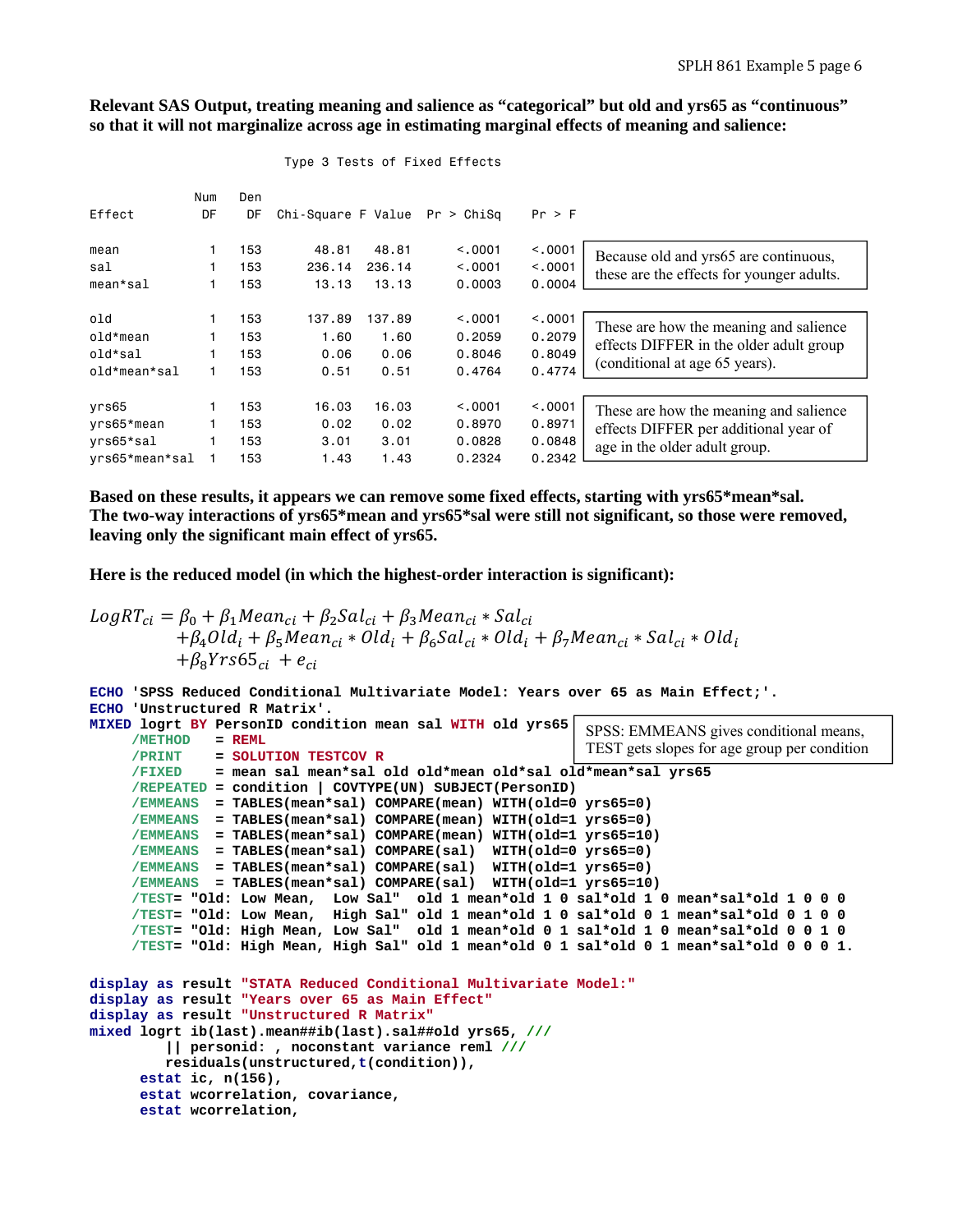```
 margins ib(last).mean#ib(last).sal, at(c.old=0 c.yrs65=0) 
       margins ib(last).mean#ib(last).sal, at(c.old=1 c.yrs65=0) 
       margins ib(last).mean#ib(last).sal, at(c.old=1 c.yrs65=10) 
       margins ib(last).mean@ib(last).sal, at(c.old=0 c.yrs65=0) 
       margins ib(last).mean@ib(last).sal, at(c.old=1 c.yrs65=0) 
       margins ib(last).mean@ib(last).sal, at(c.old=1 c.yrs65=10) 
       margins ib(last).sal@ib(last).mean, at(c.old=0 c.yrs65=0) 
       margins ib(last).sal@ib(last).mean, at(c.old=1 c.yrs65=0) 
       margins ib(last).sal@ib(last).mean, at(c.old=1 c.yrs65=10) 
       lincom c.old*1 + i1.mean#c.old*1 + i1.sal#c.old*1 + i1.mean#i1.sal#c.old*1 
       lincom c.old*1 + i1.mean#c.old*1 + i2.sal#c.old*1 + i1.mean#i2.sal#c.old*1 
       lincom c.old*1 + i2.mean#c.old*1 + i1.sal#c.old*1 + i2.mean#i1.sal#c.old*1 
       lincom c.old*1 + i2.mean#c.old*1 + i2.sal#c.old*1 + i2.mean#i2.sal#c.old*1 
TITLE1 "SAS Reduced Conditional Multivariate Model: Years over 65 as Main Effect"; 
TITLE2 "Unstructured R Matrix"; 
PROC MIXED DATA=work.Example5 COVTEST NOCLPRINT NAMELEN=100 IC METHOD=REML; 
       CLASS PersonID condition mean sal; 
      MODEL logRT = mean|sal|old@3 yrs65 / SOLUTION DDFM=Satterthwaite;
      REPEATED condition / R RCORR TYPE=UN SUBJECT=PersonID; 
* Getting condition means and simple effect tests at different ages;
       LSMEANS mean*sal / AT (old yrs65)=(0 0) SLICE=mean SLICE=sal; * For YA;
       LSMEANS mean*sal / AT (old yrs65)=(1 0) SLICE=mean SLICE=sal; * For age 65;
      LSMEANS mean*sal / AT (old yrs65)=(1 10) SLICE=mean SLICE=sal; * For age 75;
* Getting age group differences per condition -- need all terms with old slope in them;
ESTIMATE "Old: Low Mean, Low Sal" old 1 mean*old 1 0 sal*old 1 0 mean*sal*old 1 0 0 0; 
ESTIMATE "Old: Low Mean, High Sal" old 1 mean*old 1 0 sal*old 0 1 mean*sal*old 0 1 0 0; 
ESTIMATE "Old: High Mean, Low Sal" old 1 mean*old 0 1 sal*old 1 0 mean*sal*old 0 0 1 0; 
ESTIMATE "Old: High Mean, High Sal" old 1 mean*old 0 1 sal*old 0 1 mean*sal*old 0 0 0 1; 
RUN; TITLE1; TITLE2;
                                                                     STATA: margins gets 
                                                                     conditional means, 
                                                                     lincom gets slopes for 
                                                                     age group per condition
```

| <b>Relevant SAS Output:</b> | Meaning     | Salience               | Solution for Fixed Effects |                |                          | Rows with 0's and dots are redundant<br>effects not estimated for the reference<br>group (YA in the high-high condition) |                                                                                   |  |  |
|-----------------------------|-------------|------------------------|----------------------------|----------------|--------------------------|--------------------------------------------------------------------------------------------------------------------------|-----------------------------------------------------------------------------------|--|--|
|                             | $(1 = Low,$ | $(1 = Low,$            |                            | Standard       |                          |                                                                                                                          |                                                                                   |  |  |
| Effect                      | $2=High$ )  | Estimate<br>$2=High$ ) |                            | Error          | DF                       | t Value                                                                                                                  | Pr >  t                                                                           |  |  |
| Intercept                   |             |                        | 1.6768                     | 0.02533        | 154                      | 66.19                                                                                                                    | < 0.001                                                                           |  |  |
| mean                        | 1Low        |                        | 0.08866                    | 0.03410        | 154                      | 2.60                                                                                                                     | 0.0102                                                                            |  |  |
| mean                        | 2High       |                        | 0                          | $\blacksquare$ | $\blacksquare$           | $\blacksquare$                                                                                                           | $\blacksquare$                                                                    |  |  |
| sal                         |             | 1Low                   | 0.2566                     | 0.03220        | 154                      | 7.97                                                                                                                     | < 0.001                                                                           |  |  |
| sal                         |             | 2High                  | 0                          |                | $\overline{\phantom{a}}$ | $\blacksquare$                                                                                                           | $\bullet$                                                                         |  |  |
| mean*sal                    | 1Low        | 1Low                   | 0.1706                     | 0.04714        | 154                      | 3.62                                                                                                                     | 0.0004                                                                            |  |  |
| mean*sal                    | 1Low        | 2High                  | 0                          | $\blacksquare$ | $\blacksquare$           | $\blacksquare$                                                                                                           | $\blacksquare$                                                                    |  |  |
| mean*sal                    | 2High       | 1Low                   | 0                          |                |                          |                                                                                                                          |                                                                                   |  |  |
| mean*sal                    | 2High       | 2High                  | 0                          |                |                          |                                                                                                                          |                                                                                   |  |  |
| old                         |             |                        | 0.6181                     | 0.05847        | 221                      | 10.57                                                                                                                    | < .0001                                                                           |  |  |
| old*mean                    | 1Low        |                        | 0.03675                    | 0.05545        | 154                      | 0.66                                                                                                                     | 0.5085                                                                            |  |  |
| old*mean                    | 2High       |                        | 0                          | $\blacksquare$ | $\sim$ 100 $\pm$         | $\blacksquare$                                                                                                           | $\blacksquare$                                                                    |  |  |
| old*sal                     |             | 1Low                   | 0.04123                    | 0.05236        | 154                      | 0.79                                                                                                                     | 0.4322                                                                            |  |  |
| old*sal                     |             | 2High                  | $\mathbf 0$                |                | $\blacksquare$           | $\blacksquare$                                                                                                           | $\blacksquare$                                                                    |  |  |
| old*mean*sal                | 1Low        | 1Low                   | $-0.2510$                  | 0.07665        | 154                      | $-3.27$                                                                                                                  | 0.0013                                                                            |  |  |
| old*mean*sal                | 1Low        | 2High                  | 0                          |                | $\blacksquare$           |                                                                                                                          |                                                                                   |  |  |
| old*mean*sal                | 2High       | 1Low                   | 0                          |                |                          |                                                                                                                          |                                                                                   |  |  |
| old*mean*sal                | 2High       | 2High                  | 0                          |                |                          |                                                                                                                          |                                                                                   |  |  |
|                             |             |                        |                            |                |                          |                                                                                                                          | How years of age adjusts the intercept in alder adults (is same for all condition |  |  |

How years of age adjusts the intercept in older adults (is same for all conditions)

yrs65 0.01425 0.003820 153 3.73 0.0003